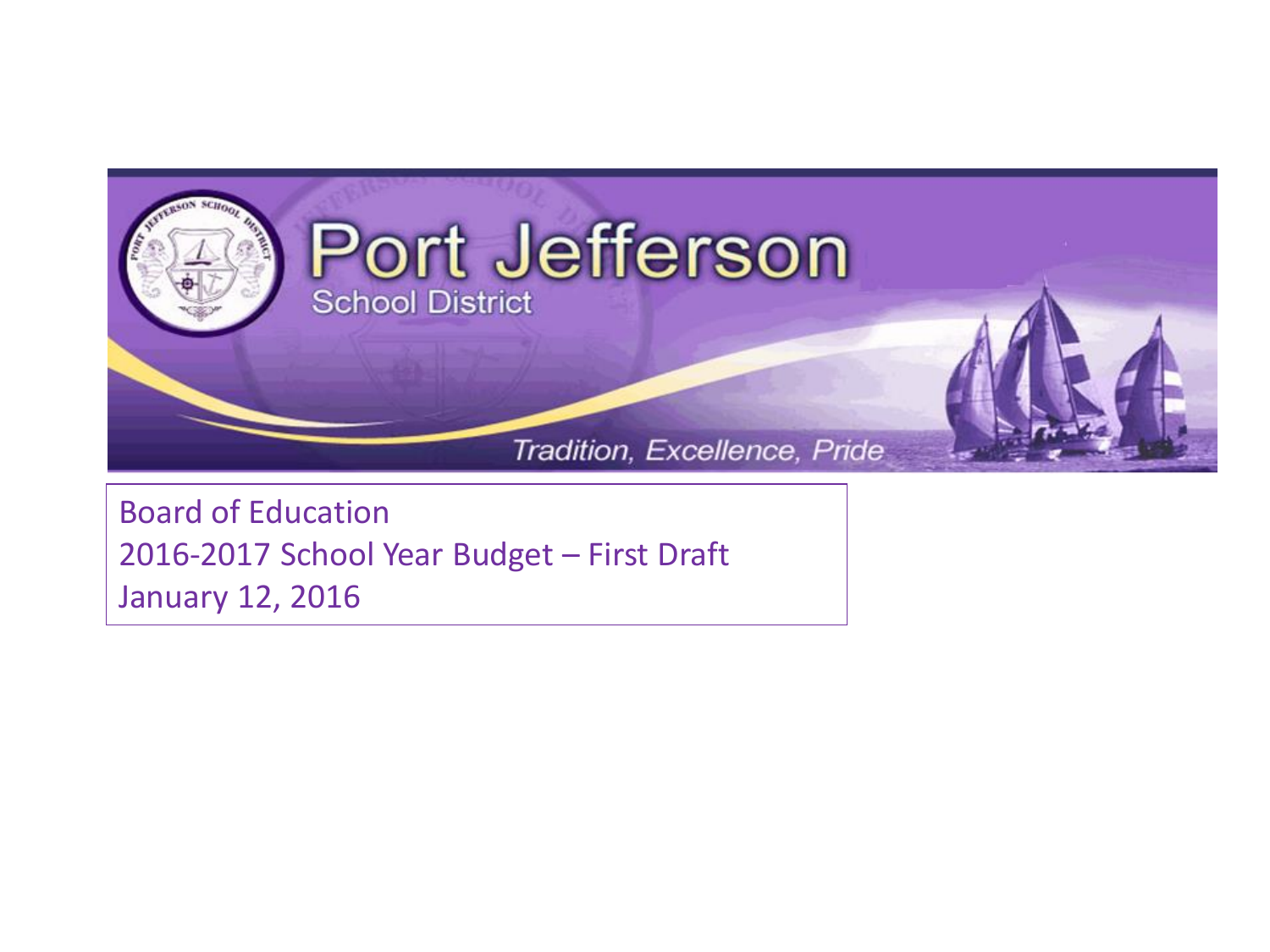| <b>Rollover Budget</b>                                                                                                         |                                                                 |  |  |  |
|--------------------------------------------------------------------------------------------------------------------------------|-----------------------------------------------------------------|--|--|--|
| 2015-16 Budget                                                                                                                 | \$42,397,368                                                    |  |  |  |
|                                                                                                                                |                                                                 |  |  |  |
| 2016-17 Rollover Budget                                                                                                        | \$41,320,455                                                    |  |  |  |
| <b>Decrease</b>                                                                                                                | \$1,076,913                                                     |  |  |  |
|                                                                                                                                | -2.54% (Budget to Budget)<br>.11% (Estimated Tax Levy Increase) |  |  |  |
| Main Drivers of Budget:                                                                                                        |                                                                 |  |  |  |
| Decrease in Capital Projects-\$1,000,000<br>Decrease in Debt Service- \$503,000<br>Collective Bargaining Agreements- \$280,000 |                                                                 |  |  |  |
| **** Budget is predicated on current tax assessment levels                                                                     |                                                                 |  |  |  |
|                                                                                                                                |                                                                 |  |  |  |
|                                                                                                                                |                                                                 |  |  |  |
|                                                                                                                                |                                                                 |  |  |  |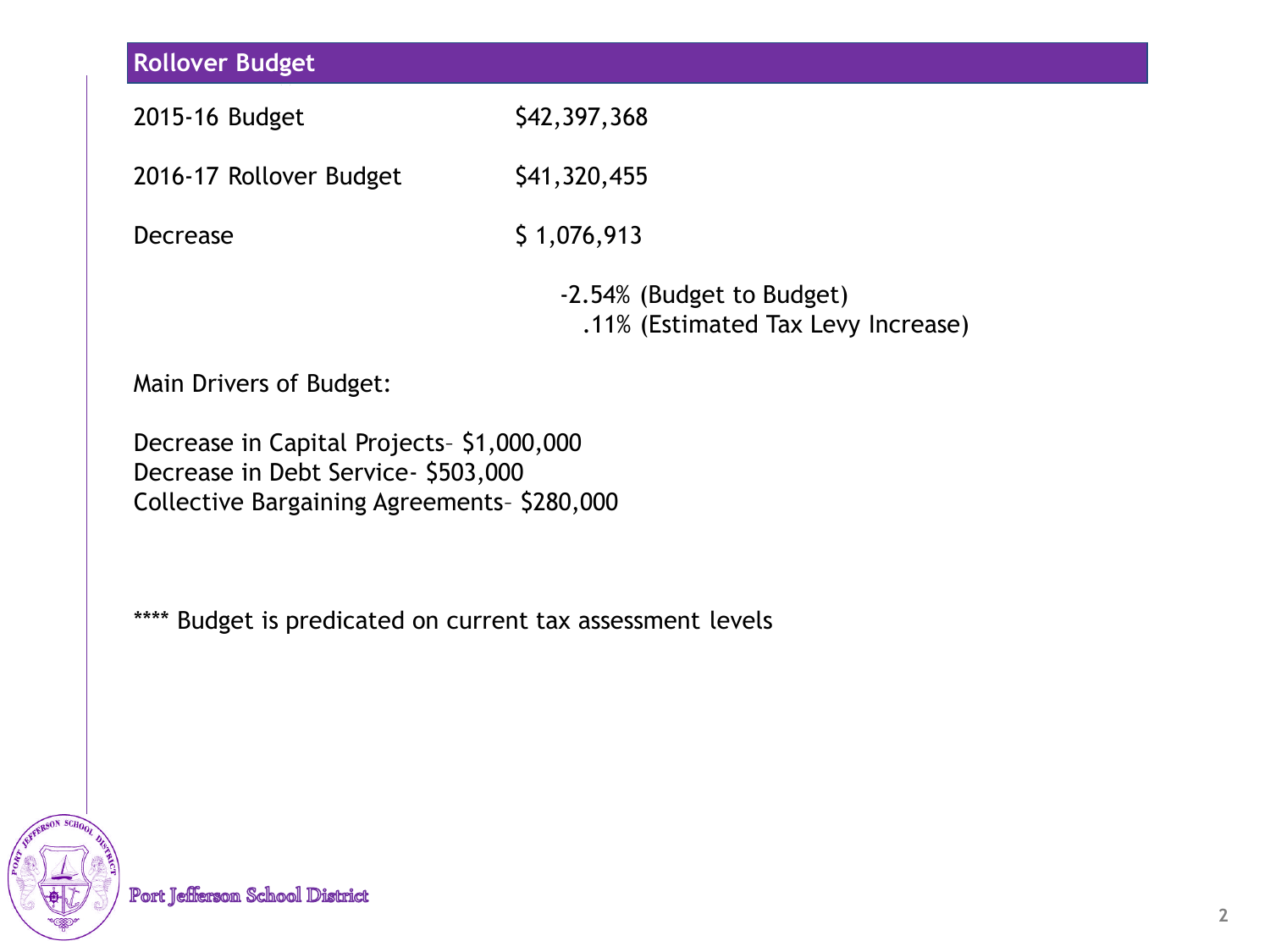## **2016-2017 Budget Assumptions**

- Medical Insurance 7.5% Increase As set by NYSHIP
- District Liability Insurance 3% Increase As set by NYSIR
- Teachers Retirement System 5% Decrease As per TRS
- Utilities 3% Increase As set by Market
- Transportation 4% Increase Contract to be placed out for bid
- BOCES Transportation 2% Increase As set by Suffolk BOCES
- BOCES Services 2% Increase As set by Suffolk BOCES
- Dental Insurance To remain flat- As set by JJ Stanis
- Supplies/Contractual– To remain flat
- State Aid 6% Increase Gap Elimination Adjustment
- Tax Levy Cap .16% (estimated) additional \$20,000 from .11% tax cap



• Current Staffing Levels

Port Jefferson School District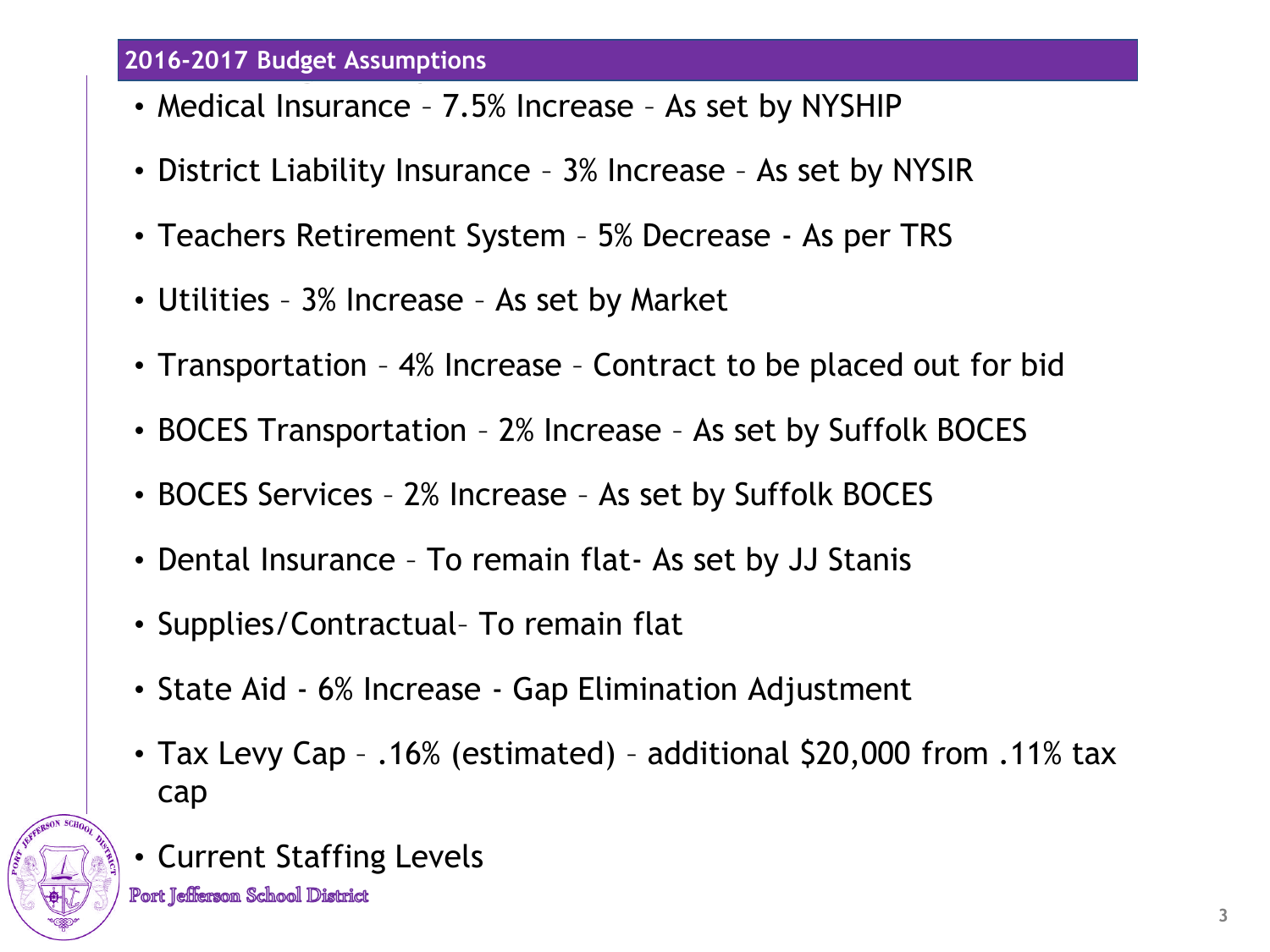In 2012-2013 \$740,000 of one time construction projects were included.

In 2014-2015 \$200,000 of reserve funds used for building improvements.

In 2014-2015 \$100,000 of reserve funds used for equipment and textbook purchases.

In 2014-2015 a Capital Reserve was presented to the community for creation. This reserve would be funded by future excess fund balance and would be used for infrastructure repair, with various building roof replacements as the main focus. \$1,500,000 was added to reserve in 2014-2015. Anticipation of further additions in 2015-2016.

In 2015-2016 \$1,500,000 of deferred revenue funds used to supplement program.

In 2015-2016 funds for a replacement High School elevator will be allocated.

In 2016-2017 discussion of a future bond project as one of the existing bonds is to be paid off in 2015-2016.

How will the district maintain program and account for other increases? Reduction of Retirement System rates by New York State pension systems and settlement of collaborative bargaining union contracts within tax cap framework. Removal of a one time capital project and reduction of debt service payments.



What is maintained?

- Current Curriculum with recommended enhancements
- Current Staffing Levels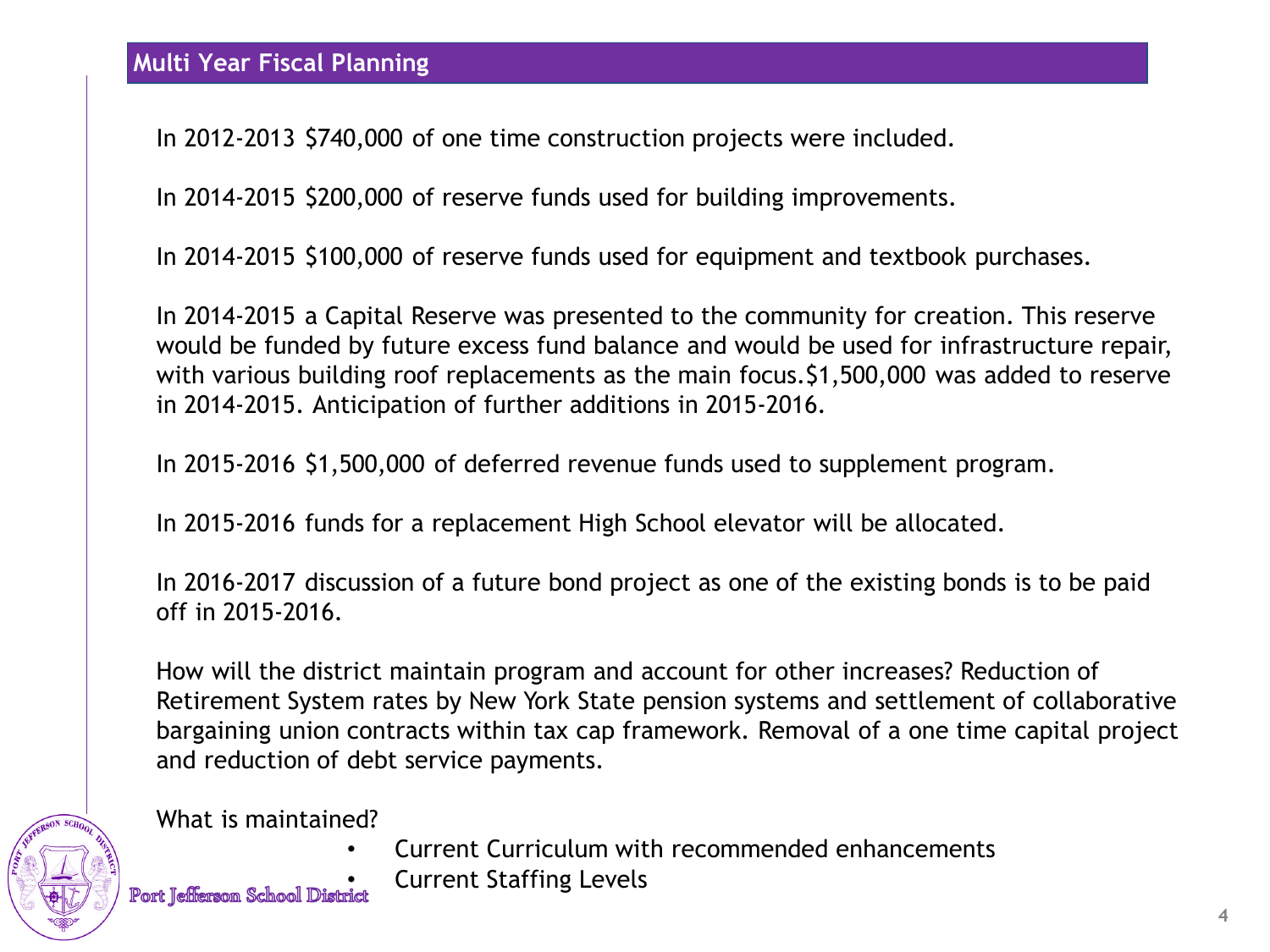**Budget Summary: Tax Cap**

Tax Cap Formula available In January – Key components still pending are final State Aid and Teachers Retirement Contribution Option. Estimated tax levy cap for the district is .16%

**Tax Levy** - The total amount of property taxes a school district must collect to balance its budget, after accounting for all other revenue sources including state aid. The tax levy is the basis for determining the tax rate for each of the cities, towns or villages that make up a school district

**Tax Rate** – The tax bill continues to be calculated by using a property's assessed value (as determined by the local town assessor) and the tax rate—or the amount paid in taxes per \$1,000 of assessed value. The tax rate is the total school tax levy divided by the total assessed value of property in the school district (as determined by Town of Brookhaven)

Inflation looks to be less than .5% so Tax Levy Cap is estimated at .16%

Tax Cap is on the total tax levy and not on individual home owner. Grievances and Tax Reassessments effect individual tax rates and not the tax levy

Tax Rate is the proportionate amount that the home owners pay of the total Tax Levy

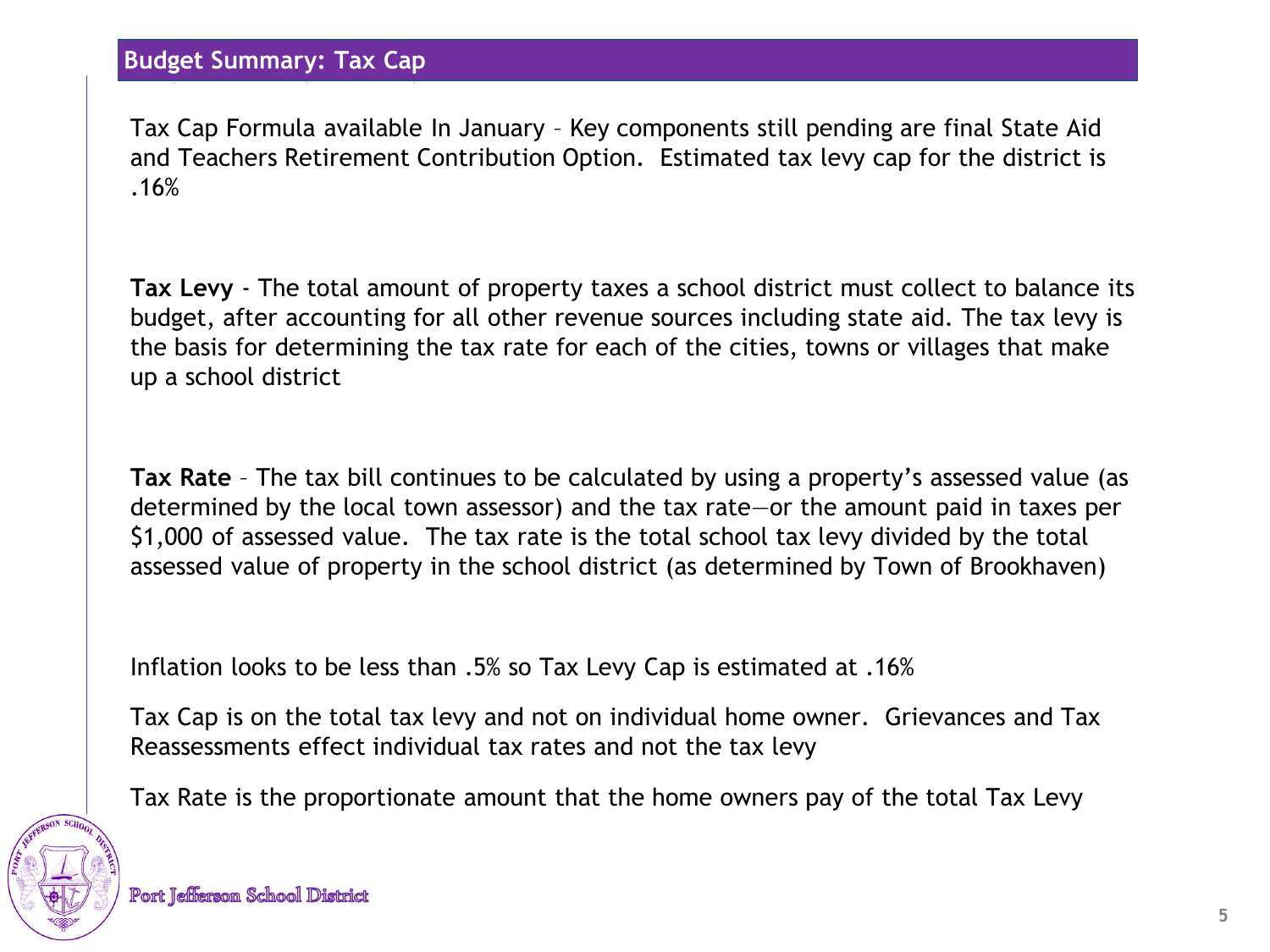Board of Education provided guidance on total budget figure

Administrative Directive – Develop the following scenario:

.11% Tax levy increase (\$37,010) - Budget Decrease of \$1,076,913 (\$41,320,455)

 $\triangleright$  Items Added to Budget for 2016/2017

- Business Office 1.0 Admin Mid Year hire in 2015-2016
- Additional FTE .4 Teacher (ENL) Superintendent and administration will continue to review staffing, scheduling, and enrollment
- Additional .5 Clerical for Special Education Office
- Business Office reviews/finalizes estimates and computes Tax Levy Cap
- Board of Education monthly review/recommendations and District recommendations

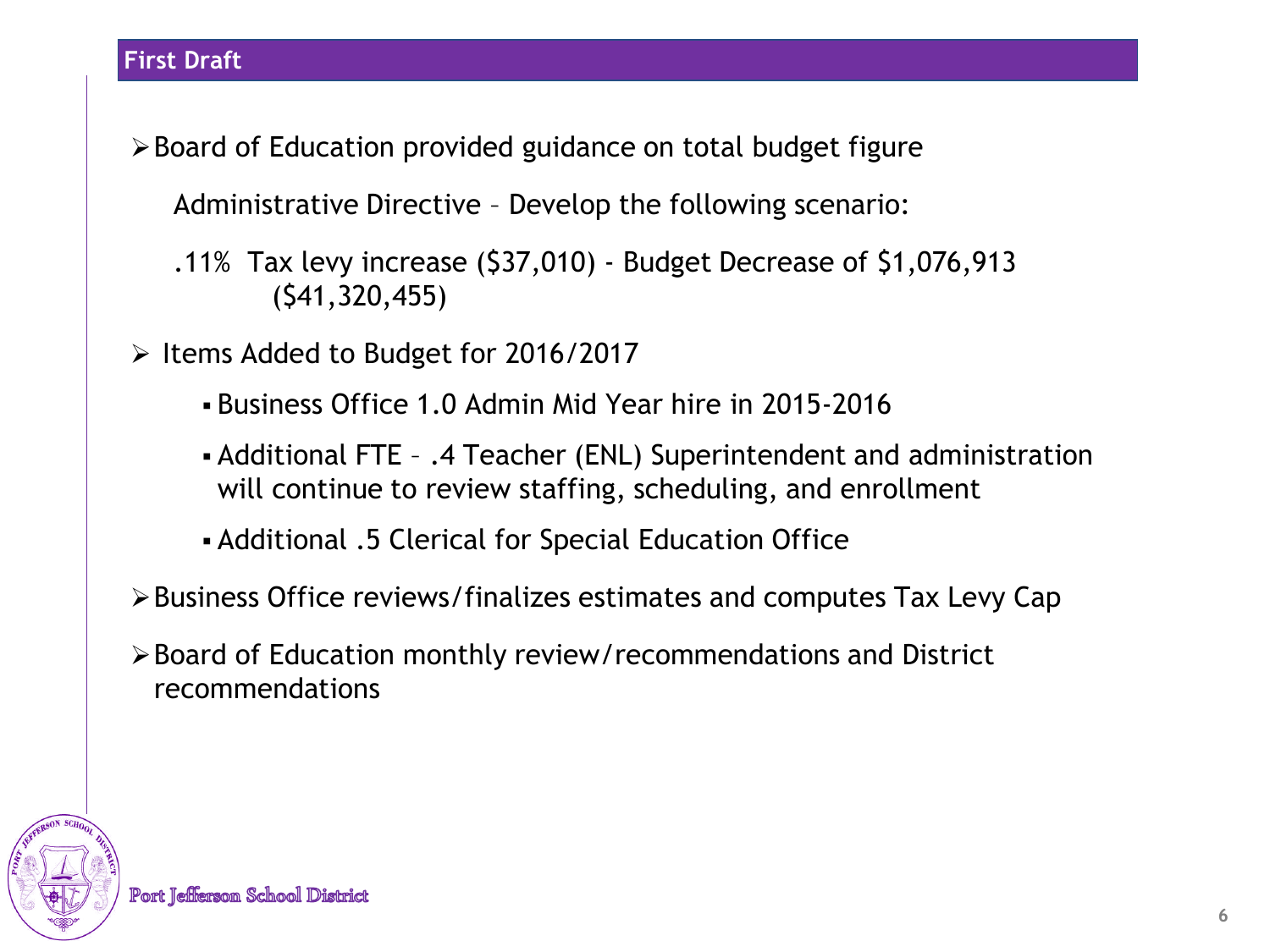|             | <b>ACCOUNT GROUP</b>            | 2015-16 BUDGET 2016-17 NEW BUDGET |                                  | Change                        |           |
|-------------|---------------------------------|-----------------------------------|----------------------------------|-------------------------------|-----------|
|             | 1000 - 1999 GENERAL SUPPORT     | \$4,693,638.50                    | \$4,836,899.00                   | \$143,260.50                  | 3.05%     |
| 2000 - 2999 | <b>INSTRUCTION</b>              | \$21,091,498.57                   | \$21,268,929.00                  | \$177,430.43                  | 0.84%     |
| 5000 - 5999 | TRANSPORTATION                  | \$2,240,842.00                    | \$2,267,233.00                   | \$26,391.00                   | 1.18%     |
|             | 9000 - 9099 EMPLOYEE BENEFITS   | \$11,514,426.43                   | \$11,609,000.00                  | \$94,573.57                   | 0.82%     |
| 9700 - 9799 | <b>DEBT SERVICE</b>             | \$1,541,962.50                    | \$1,038,394.00                   | ( \$503, 568.50)              | $-32.66%$ |
|             | 9900 - 9999 INTERFUND TRANSFERS | \$1,315,000.00                    |                                  | \$300,000.00 (\$1,015,000.00) | $-77.19%$ |
|             |                                 |                                   |                                  |                               |           |
|             | <b>GRAND TOTALS</b>             | \$42,397,368.00                   | \$41,320,455.00 (\$1,076,913.00) |                               | $-2.54%$  |

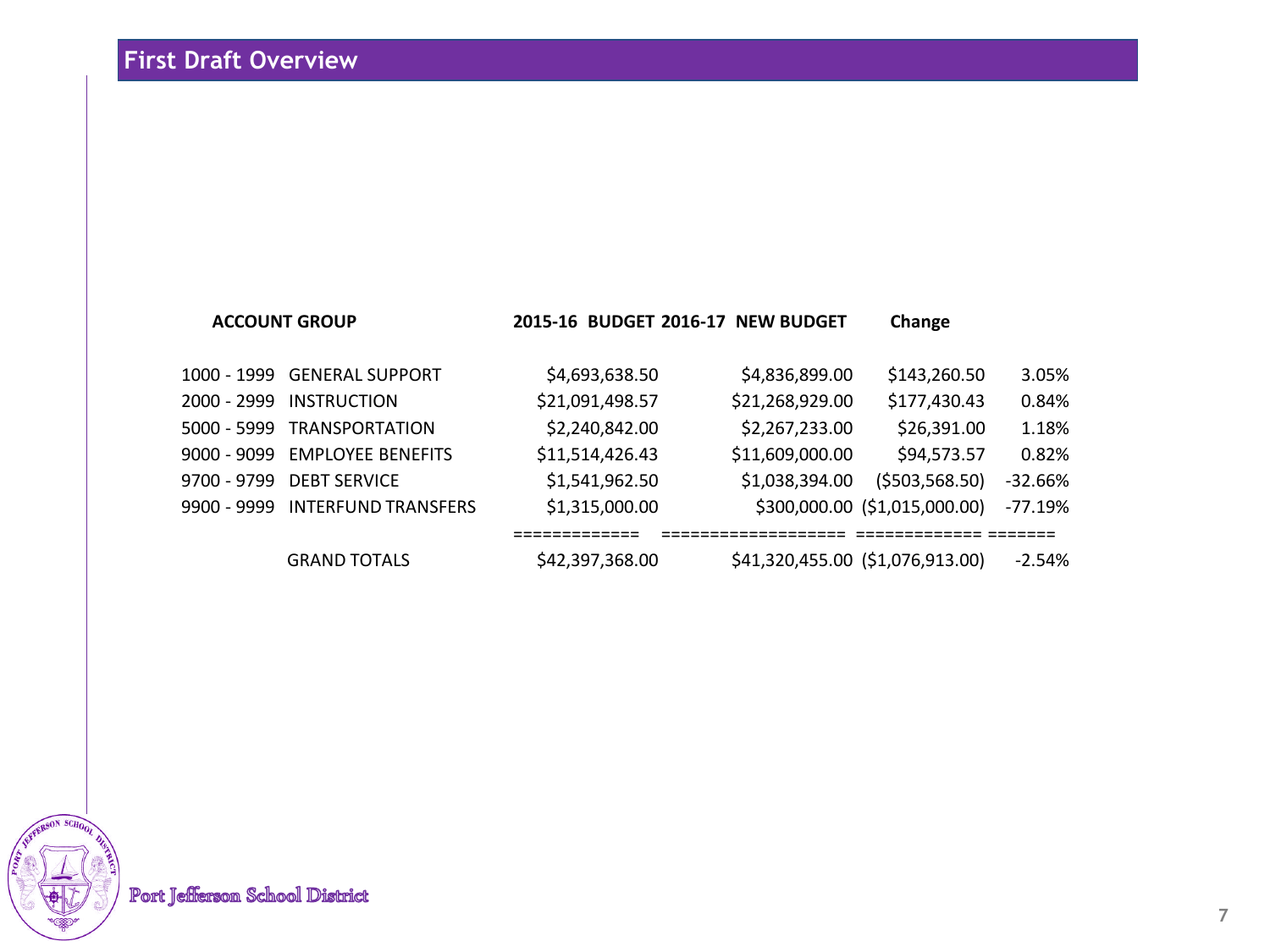**Staffing**

| <b>TOTAL DISTRICT STAFF</b>             | 219.90         | 225.40         | 232.80         | 234.70         | 1.90             |
|-----------------------------------------|----------------|----------------|----------------|----------------|------------------|
|                                         |                |                |                |                |                  |
| CUSTODIAL/SECURITY/GROUNDS              | 14.5           | 16.5           | 17.5           | 17.5           | 0                |
| <b>FACILITY &amp; TECHNOLOGY SPRVSR</b> | 12             | 11             | 11             | 11             | $\boldsymbol{0}$ |
|                                         |                |                |                |                |                  |
| <b>TOTAL OFFICE STAFF</b>               | 22             | 22             | 22.5           | 22.5           | $\mathbf 0$      |
| CONFIDENTIAL                            | 3              | 3              | 4              | 4              | $\pmb{0}$        |
| <b>CLERICAL</b>                         | 19             | 19             | 18.5           | 18.5           | 0                |
| PARA ASSOCIATION TOTAL                  | 39             | 41             | 42.5           | 43             | 0.5              |
| <b>LIFEGUARDS</b>                       | $\mathbf{1}$   | $\mathbf{1}$   | 1              | 1              | 0                |
| <b>ASSISTANTS</b>                       | 30             | 32             | 32.5           | 33             | 0.5              |
| <b>AIDES</b>                            | 8              | 8              | 9              | 9              | 0                |
| PJTA ASSOCIATION TOTAL                  | 121.4          | 123.9          | 127.3          | 127.7          | 0.4              |
| SOCIAL WORKER                           | $\mathbf{1}$   | 1              | 1              | $\mathbf{1}$   | $\pmb{0}$        |
| <b>PSYCHOLOGIST</b>                     | $\overline{2}$ | $\overline{2}$ | $\overline{2}$ | $\overline{2}$ | $\mathbf 0$      |
| <b>GUIDANCE COUNSELORS</b>              | 4              | 4              | 4              | 4              | $\pmb{0}$        |
| <b>NURSES</b>                           | 3              | 3              | 3              | 3              | 0                |
| <b>TEACHERS</b>                         | 111.4          | 113.9          | 117.3          | 117.7          | 0.4              |
| ADMINISTRATORS                          | 11             | 11             | 12             | 13             | $\mathbf{1}$     |
|                                         | budgeted       | budgeted       | budgeted       | budgeted       |                  |
|                                         | 13/14          | 14/15          | 15/16          | 16/17          | Change           |

**AFFERSON SCHOOL**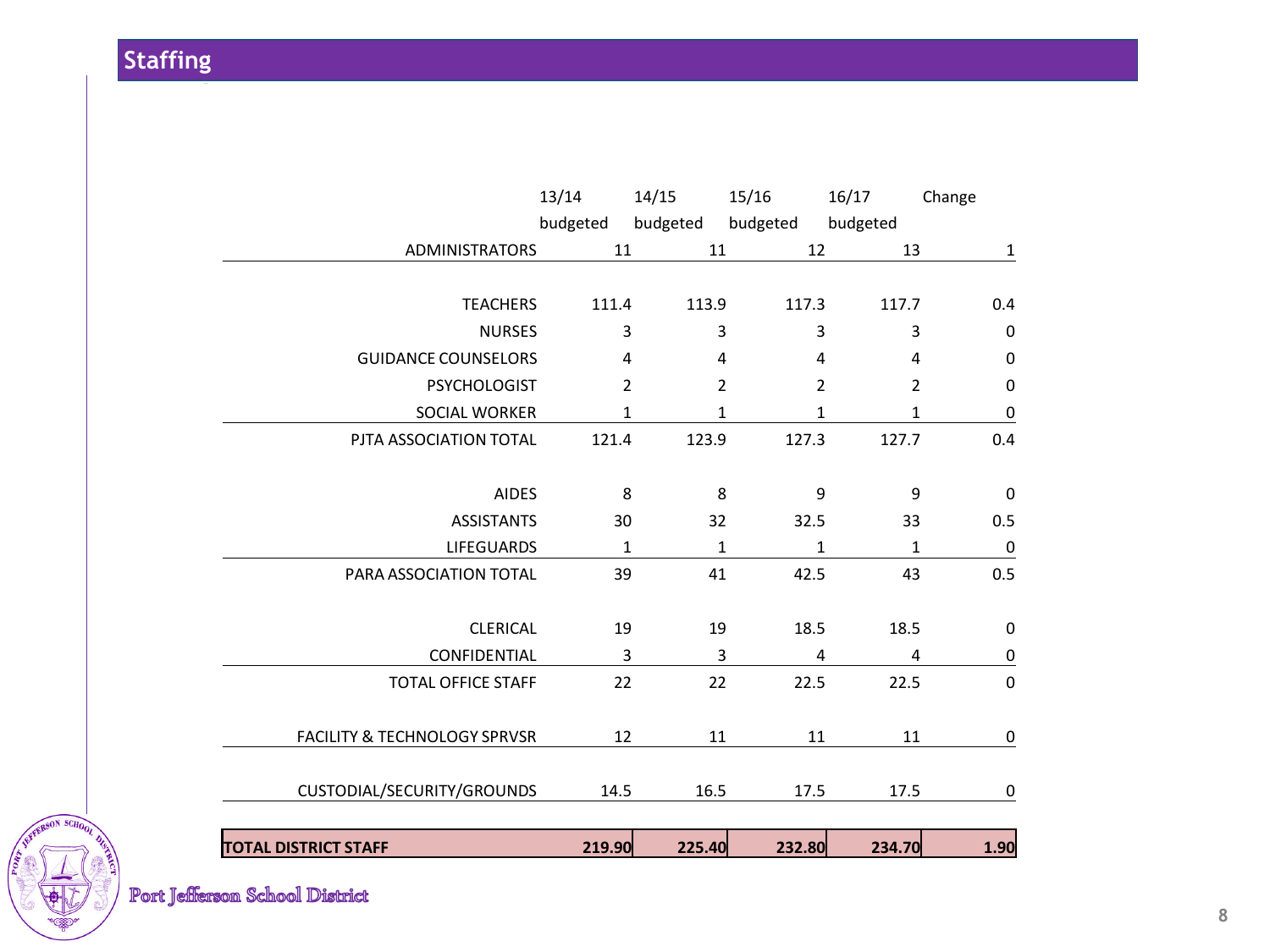Additional staff attributed to:

- Additional .4 Teacher(s) FTE for ENL Mandate
- Additional .5 Clerical in Special Education Office
- Additional 1.0 Administrator in Business Office (offset by .5 clerical reduction in same office)
- Committee on Special Education recommendations

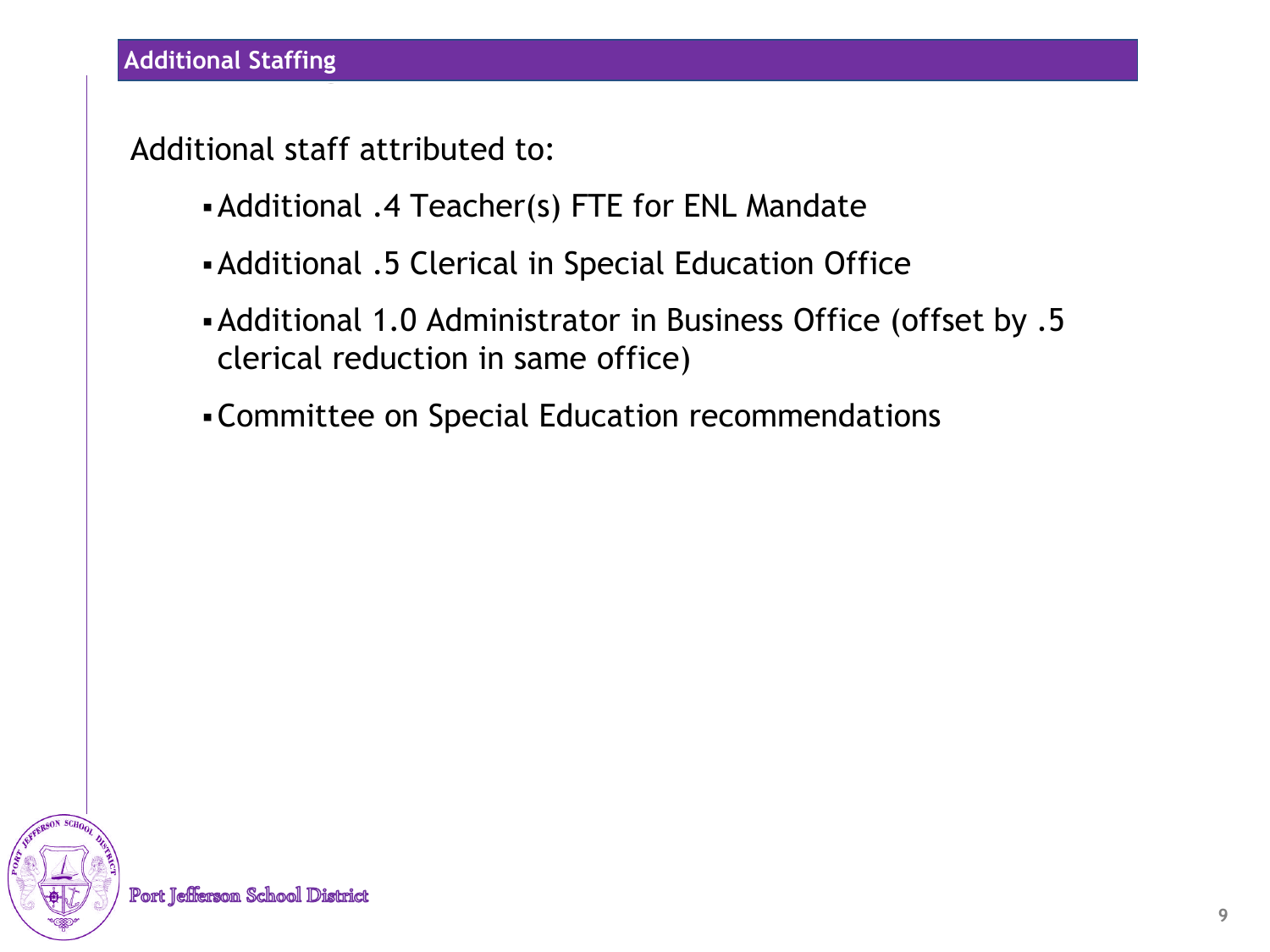## Summary of Estimated Revenues 2016-17 Proposed Budget

| (A) State Aid = Adopted NYS Budget |               |               |                   |            |  |
|------------------------------------|---------------|---------------|-------------------|------------|--|
|                                    | <b>Budget</b> | <b>Budget</b> | <b>Difference</b> |            |  |
| <b>ITEM</b>                        | 2015-16       | 2016-17       | \$                | $\%$       |  |
| <b>Proposed Budget</b>             | 42,397,368    | 41,320,455    | (1,076,913)       | $-2.54%$   |  |
| State Aid Projection               | 3,456,621     | 3,664,018     | 207,397           | 6.00%      |  |
| Other Revenue                      |               |               |                   |            |  |
| Continuing Education               | 0             | 0             | 0                 | n/a        |  |
| <b>Health Services/Tuition</b>     | 507,500       | 522,000       | 14,500            | 2.86%      |  |
| Interest Income                    | 30,000        | 30,000        |                   | 0.00%      |  |
| Rentals                            | 770,000       | 760,000       | (10,000)          | $-1.30%$   |  |
| Reserves-SCTR                      | 200,000       | 200,000       | 0                 | 0.00%      |  |
| Pilot Program                      | 1,360,000     | 1,340,000     | (20,000)          | $-1.47%$   |  |
| Miscellaneous                      | 128,820       | 123,000       | (5,820)           | $-4.52%$   |  |
| Fund Balance Applied               |               |               |                   | n/a        |  |
| Fund Balance Transfer              | 1,300,000     | 0             | (1,300,000)       | $-100.00%$ |  |
| Total Other Revenue                | 4,296,320     | 2,975,000     | (1,321,320)       | $-30.75%$  |  |
| Total Non Tax Levy Revenues        | 7,752,941     | 6,639,018     | (1, 113, 923)     | $-14.37%$  |  |
| Tax Levy Revenues Required         | 34,644,427    | 34,681,437    | 37,010            | 0.11%      |  |
| Total Assessed Valuation           | 23,947,564    | 23,926,880    | (20, 684)         | $-0.09°$   |  |
| <b>Projected Tax Rate</b>          | 144.67        | 144.95        | 0.28              | 0.19%      |  |



Port Jefferson School District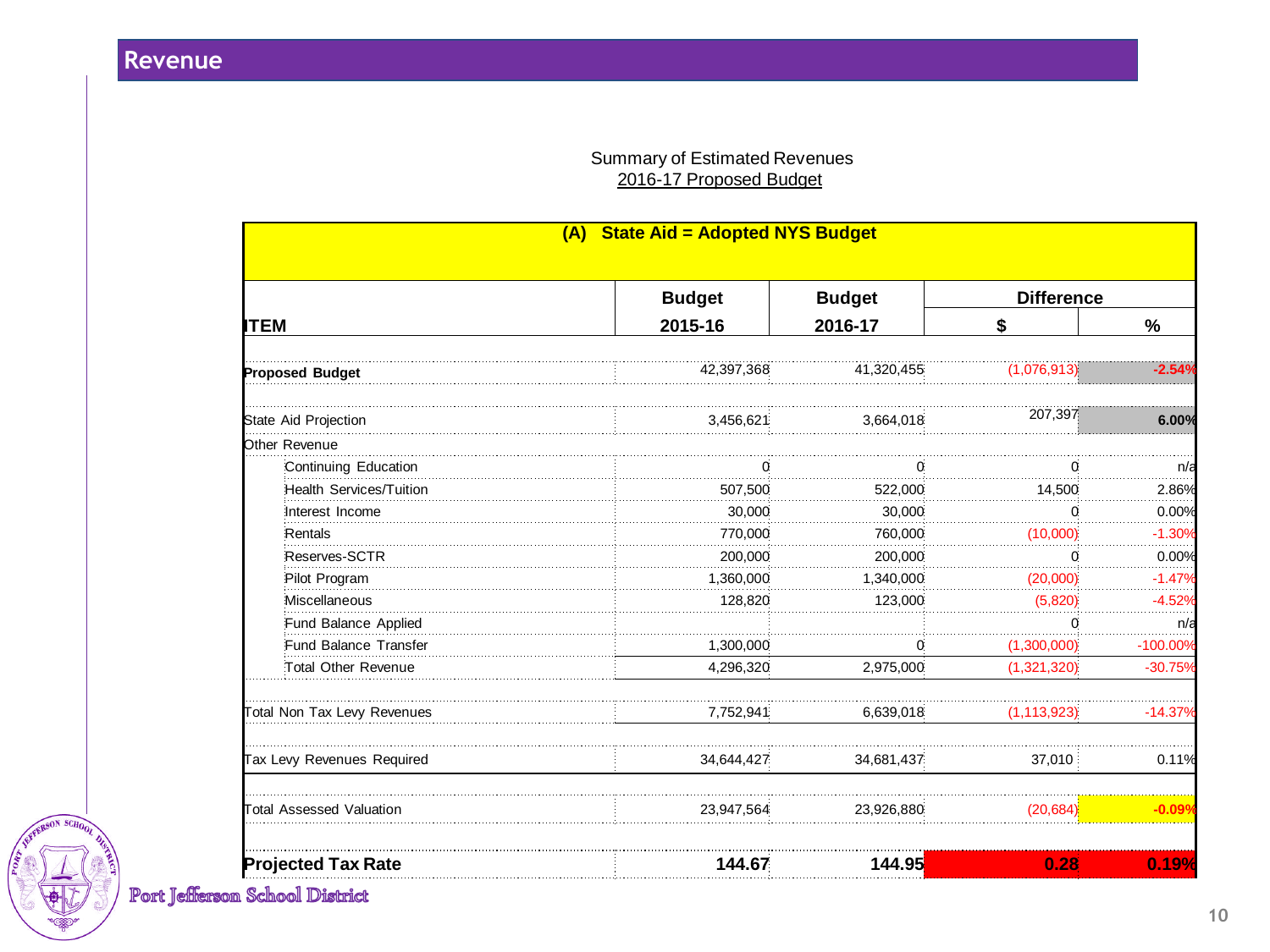| <b>ACCOUNT GROUP</b>               |                | 2015-16 BUDGET 2016-17 PROPOSED BUDGET | Change         |       |
|------------------------------------|----------------|----------------------------------------|----------------|-------|
| 1010BOARD OF EDUCATION             | \$28,508.00    | \$28,975.00                            | \$467.00       |       |
| 1040DISTRICT CLERK                 | \$10,000.00    | \$10,000.00                            | \$0.00         |       |
| 1060DISTRICT MEETING               | \$4,150.00     | \$4,150.00                             | \$0.00         |       |
| 1240SUPERINTENDENTS OFFICE         | \$356,810.00   | \$368,841.00                           | \$12,031.00    |       |
| 1310BUSINESS OFFICE                | \$428,694.00   | \$525,635.00                           | \$96,941.00    |       |
| 1320AUDITING                       | \$88,342.00    | \$88,500.00                            | \$158.00       |       |
| 1325TREASURER                      | \$76,499.00    | \$77,900.00                            | \$1,401.00     |       |
| 1380FISCAL AGENT FEES              | \$11,832.00    | \$11,500.00                            | ( \$332.00)    |       |
| 1420LEGAL FEES                     | \$116,630.00   | \$93,500.00                            | ( \$23,130.00) |       |
| 1430PERSONNEL                      | \$94,739.00    | \$111,772.00                           | \$17,033.00    |       |
| 1440LEGAL ADS                      | \$10,200.00    | \$10,000.00                            | (5200.00)      |       |
| 1480PUBLIC INFO AND SERVICE        | \$55,226.00    | \$55,726.00                            | \$500.00       |       |
| 1620 OPERATION MAINT/PLANT         | \$1,768,409.00 | \$1,764,225.00                         | (54, 184.00)   |       |
| 1621 MAINTENANCE OF PLANT          | \$984,412.00   | \$983,785.00                           | (5627.00)      |       |
| 1670CENTRAL PRINTING AND MAILING   | \$7,000.00     | \$40,000.00                            | \$33,000.00    |       |
| 1680DATA PROCESSING DISTRICT       | \$74,561.00    | \$80,000.00                            | \$5,439.00     |       |
| 1681DATA PROCESSING BOCES          | \$153,614.00   | \$155,809.00                           | \$2,195.00     |       |
| 1910UNALLOCATED INSURANCE          | \$254,012.50   | \$261,581.00                           | \$7,568.50     |       |
| 1930JUDGMENTS & CLAIMS             | \$15,000.00    | \$15,000.00                            | \$0.00         |       |
| 1950ASSESSMENTS ON SCHOOL PROPERTY | \$5,000.00     | \$5,000.00                             | \$0.00         |       |
| 1981ADMIN CHARGE-BOCES             | \$150,000.00   | \$145,000.00                           | ( \$5,000.00)  |       |
| <b>1GENERAL SUPPORT</b>            | \$4,693,638.50 | \$4,836,899.00                         | \$143,260.50   | 3.05% |
|                                    |                |                                        |                |       |

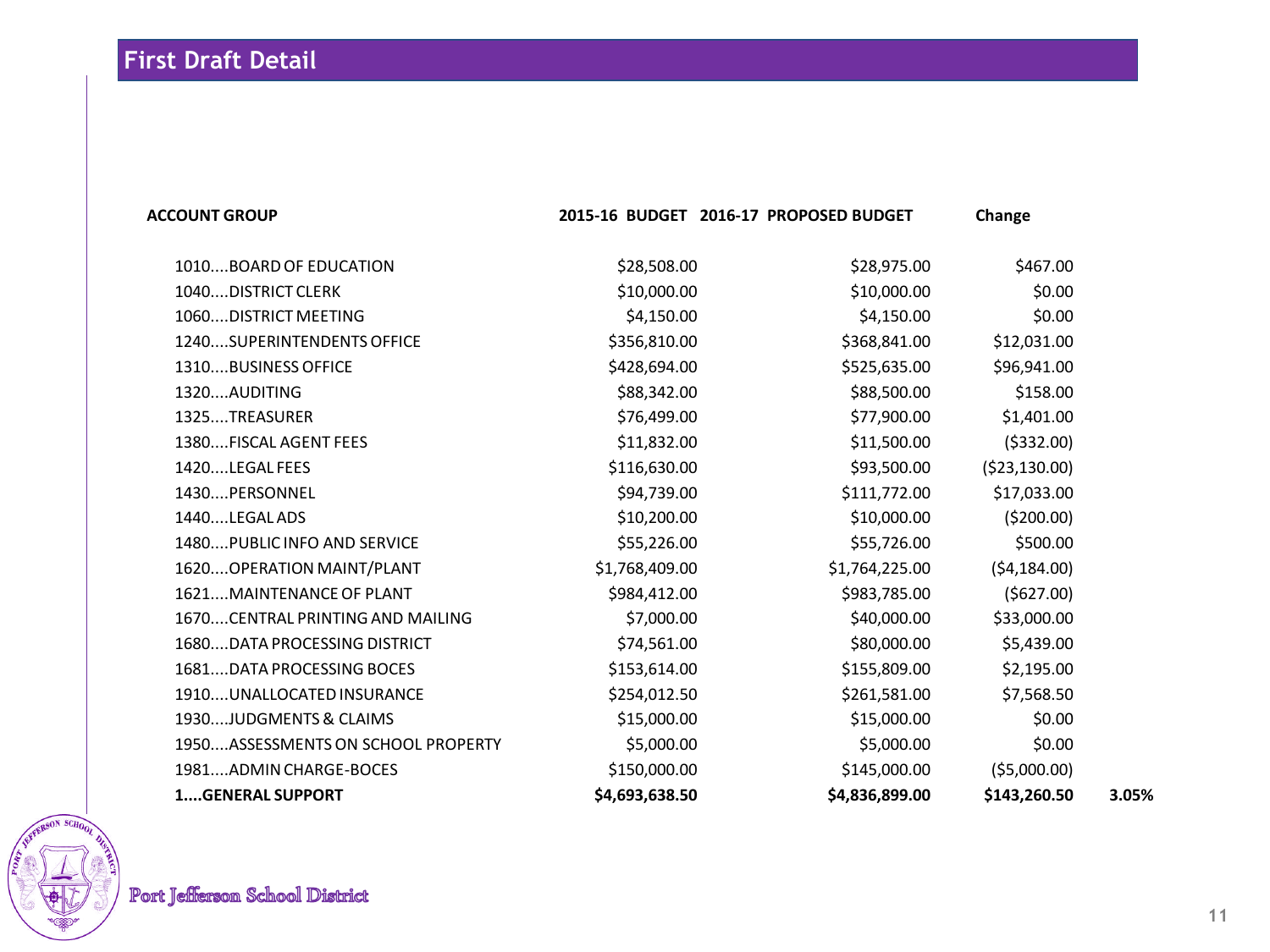## **ACCOUNT GROUP 2015-16 BUDGET 2016-17 PROPOSED BUDGET Change**

2010....CURR. DEV./SUPERVISION \$563,868.39 \$553,168.00 (\$10,700.39) 2020....SUPER. REG. SCHOOL \$1,266,701.05 \$1,276,426.89 \$9,725.84 2110....REGULAR SCHOOL \$10,970,074.87 \$11,201,760.77 \$231,685.90 2190....GIFTED & TALENTED  $$48,546.82$  \$48,725.11 \$178.29 2250....SPECIAL EDUCATION PROGRAM \$4,718,170.00 \$4,685,656.00 (\$32,514.00) 2280....OCCUP. ED. \$207,642.42 \$208,000.00 \$357.58 2332....SUMMER INSTRUCTION \$12,000.00 \$12,000.00 \$0.00 2610....LIBRARY \$275,361.29 \$282,016.00 \$6,654.71 2630....COMPUTER ASSISTED INSTRUCT. \$811,602.88 \$771,501.00 (\$40,101.88) 2810....GUIDANCE \$535,174.47 \$550,496.23 \$15,321.76 2815....HEALTH SERVICES \$249,011.38 \$256,049.00 \$7,037.62 2820....PSYCHOLOGY SERVICES \$180,466.00 \$180,466.00 \$2,878.00 2821....DRUG FREE SCHOOL COUNSEL \$48,677.00 \$50,170.00 \$1,493.00 2825....SOCIAL WORK SRVC-REG SCHOOL 548,927.00 \$50,420.00 \$1,493.00 2850....COCURRICULAR ACTIVITIES \$304,835.00 \$293,799.00 (\$11,036.00) 2855....INTERSCHOLASTIC ACT. \$850,440.00 \$845,397.00 (\$5,043.00) **2....INSTRUCTION \$21,091,498.57 \$21,268,929.00 \$177,430.43 0.84%**